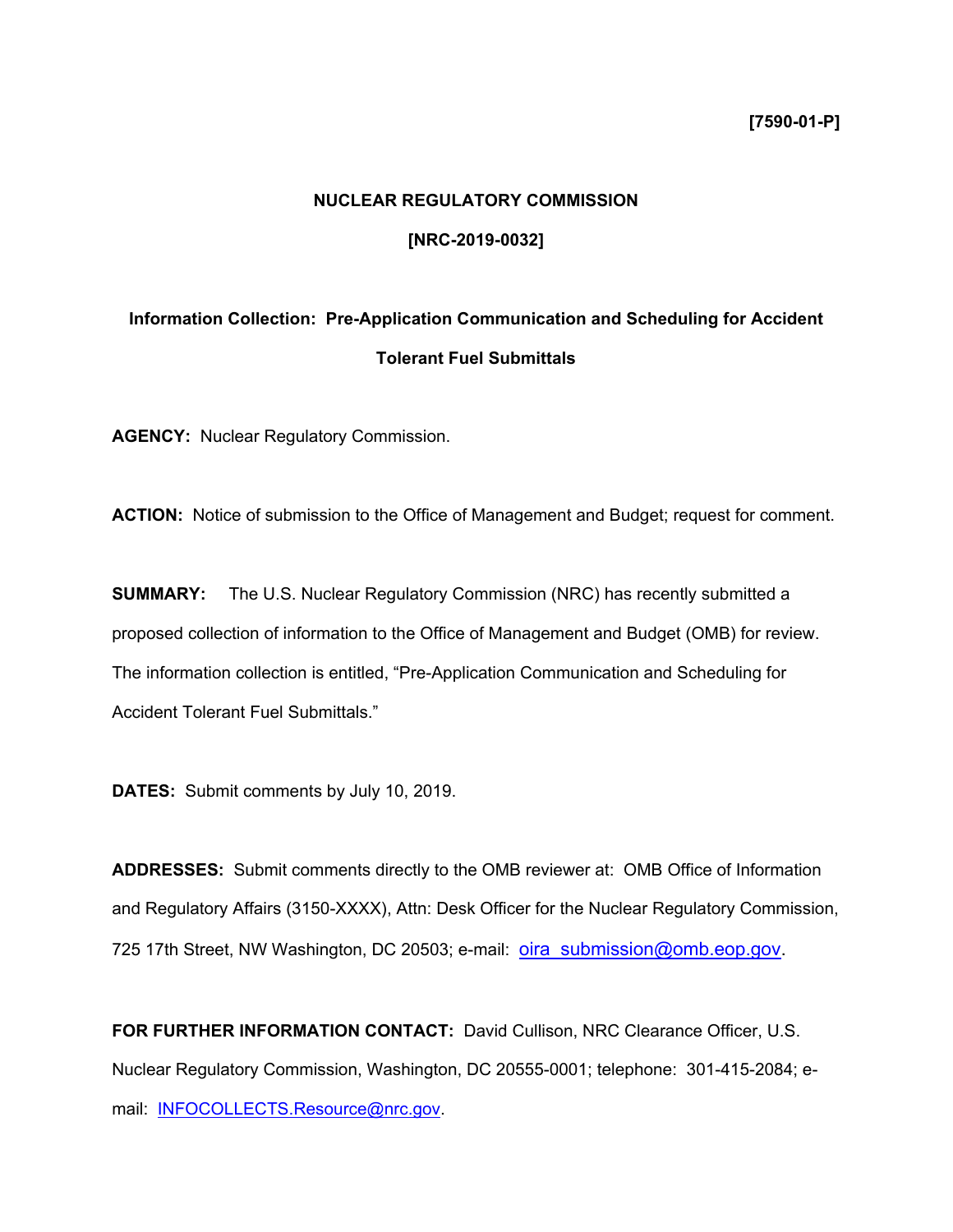### **SUPPLEMENTARY INFORMATION:**

### **I. Obtaining Information and Submitting Comments.**

#### A. Obtaining Information.

Please refer to Docket ID NRC-2019-0032 when contacting the NRC about the availability of information for this action. You may obtain publicly-available information related to this action by any of the following methods:

• **Federal rulemaking Web Site:** Go to http://www.regulations.gov and search for Docket ID NRC-2019-0032. A copy of the collection of information and related instructions may be obtained without charge by accessing Docket ID NRC-2019-0032 on this Web site.

## • **NRC's Agencywide Documents Access and Management System (ADAMS):**

You may obtain publicly-available documents online in the ADAMS Public Documents collection at http://www.nrc.gov/reading-rm/adams.html. To begin the search, select "ADAMS Public Documents" and then select "Begin Web-based ADAMS Search." For problems with ADAMS, please contact the NRC's Public Document Room (PDR) reference staff at 1-800-397-4209, 301-415-4737, or by e-mail to pdr.resource@nrc.gov. A copy of the collection of information and related instructions may be obtained without charge by accessing ADAMS Accession No. ML19098B570. The supporting statement is available in ADAMS under Accession No. ML19073A120.

• **NRC's PDR:** You may examine and purchase copies of public documents at the NRC's PDR, Room O1-F21, One White Flint North, 11555 Rockville Pike, Rockville, Maryland 20852.

• **NRC's Clearance Officer:** A copy of the collection of information and related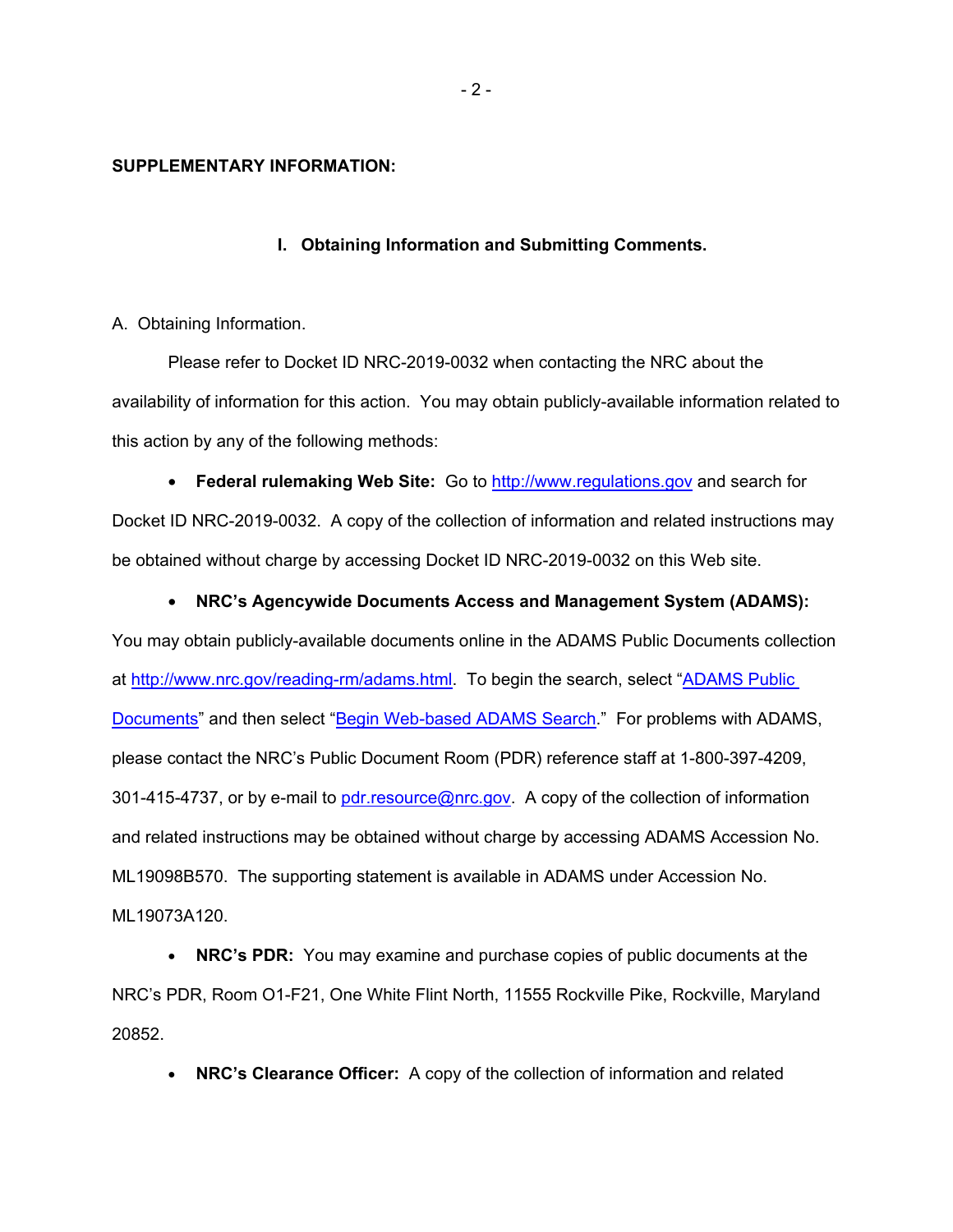instructions may be obtained without charge by contacting the NRC's Clearance Officer, David Cullison, Office of the Chief Information Officer, U.S. Nuclear Regulatory Commission, Washington, DC 20555-0001; telephone: 301-415-2084; e-mail:

INFOCOLLECTS.Resource@NRC.GOV.

B. Submitting Comments.

The NRC cautions you not to include identifying or contact information in comment submissions that you do not want to be publicly disclosed in your comment submission. All comment submissions are posted at http://www.regulations.gov and entered into ADAMS. Comment submissions are not routinely edited to remove identifying or contact information.

If you are requesting or aggregating comments from other persons for submission to the OMB, then you should inform those persons not to include identifying or contact information that they do not want to be publicly disclosed in their comment submission. Your request should state that comment submissions are not routinely edited to remove such information before making the comment submissions available to the public or entering the comment into ADAMS.

## **II. Background.**

Under the provisions of the Paperwork Reduction Act of 1995 (44 U.S.C. Chapter 35), the NRC recently submitted a proposed collection of information to OMB for review entitled, "Pre-Application Communication and Scheduling for Accident Tolerant Fuel Submittals." The NRC hereby informs potential respondents that an agency may not conduct or sponsor, and that a person is not required to respond to, a collection of information unless it displays a currently valid OMB control number.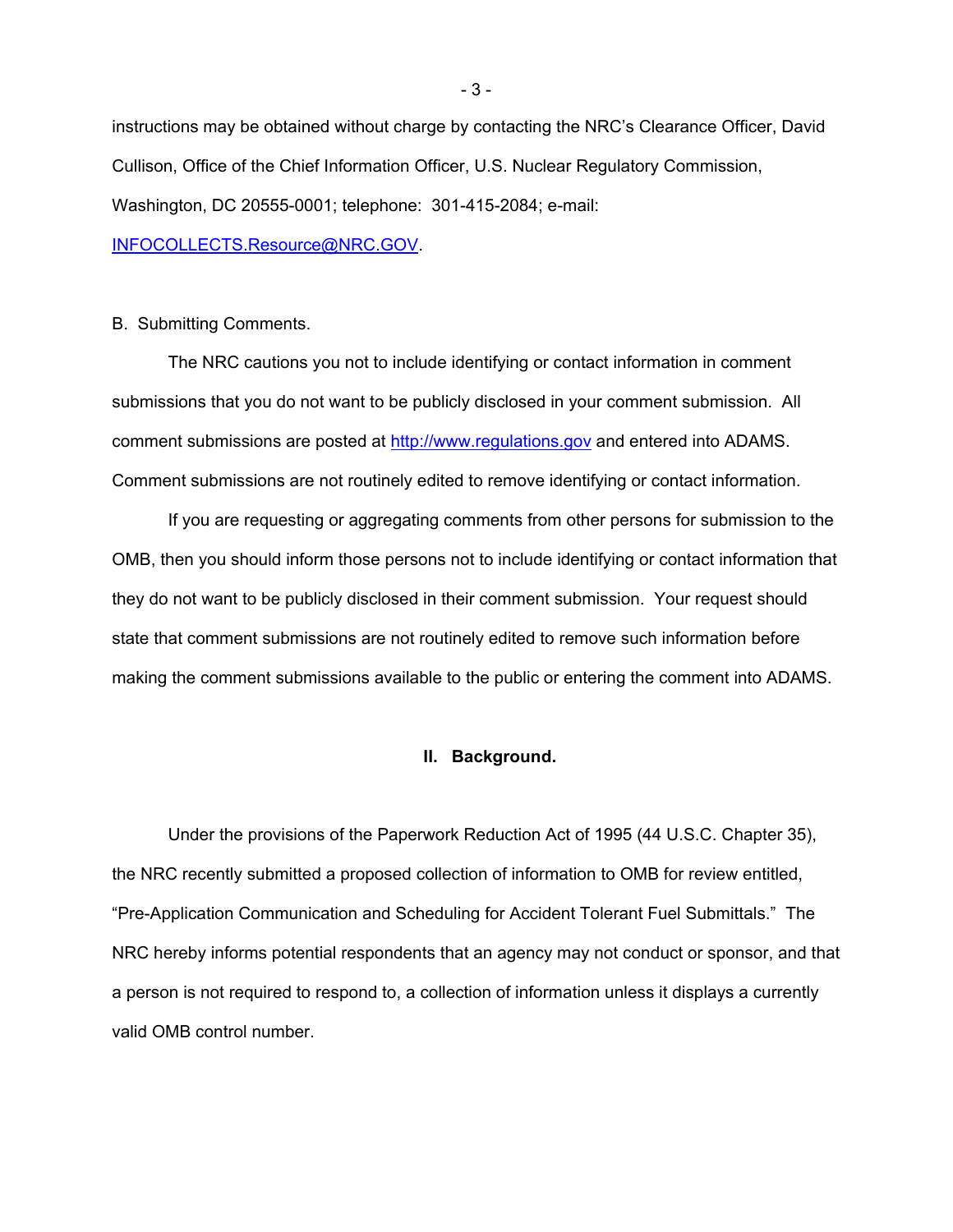The NRC published a *Federal Register* notice with a 60-day comment period on this information collection on February 13, 2019, 84 FR 3831.

1. *The title of the information collection:* Pre-Application Communication and Scheduling for Accident Tolerant Fuel Submittals

2. *OMB approval number:* An OMB control number has not yet been assigned to this proposed information collection.

- 3. *Type of submission:* New
- 4. *The form number if applicable:* Not applicable
- 5. *How often the collection is required or requested:* Annually

6. *Who will be required or asked to respond:* All fuel vendors who anticipate submitting accident tolerant fuel (ATF) design applications. All potential applicants for the fabrication, transportation, and storage of ATF under the provisions of title 10 of the *Code of Federal Regulations* (10 CFR) part 70, "Domestic Licensing of Special Nuclear Material," 10 CFR Part 71, "Packaging and Transportation of Radioactive Material," and 10 CFR Part 72, "Licensing Requirements for the Independent Storage of Spent Nuclear Fuel, High-Level Radioactive Waste, and Reactor-Related Greater than Class C Waste."

7. *The estimated number of annual responses:* 9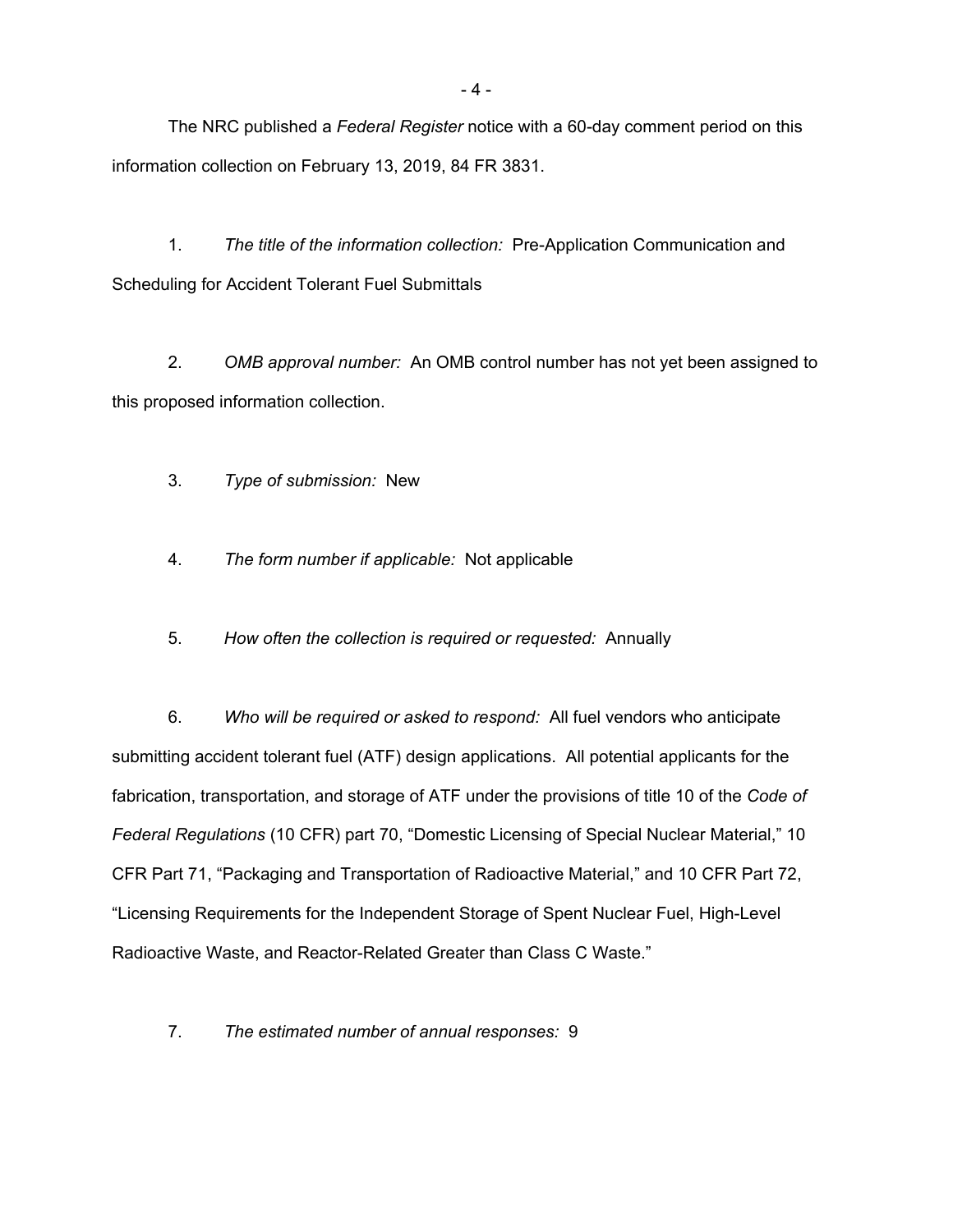8. *The estimated number of annual respondents:* 9

9. *An estimate of the total number of hours needed annually to comply with the information collection requirement or request:* 1,080

10. *Abstract:* Accident tolerant fuel (ATF) development is a joint effort between the U.S. nuclear industry and the U.S. Department of Energy to design and pursue approval of various fuel types with enhanced accident tolerance. In preparing the U.S. Nuclear Regulatory Commission (NRC) to review these advanced fuel designs, the agency is conducting advanced planning, reviewing the existing regulatory infrastructure, and identifying needs for additional analysis capabilities. The intent of this information collection is to help inform the NRC's budget and resource planning for the eventual review of ATF-related applications. Specifically, the NRC seeks ATF scheduling information for pre-application activities, topical report submittals,

- 5 -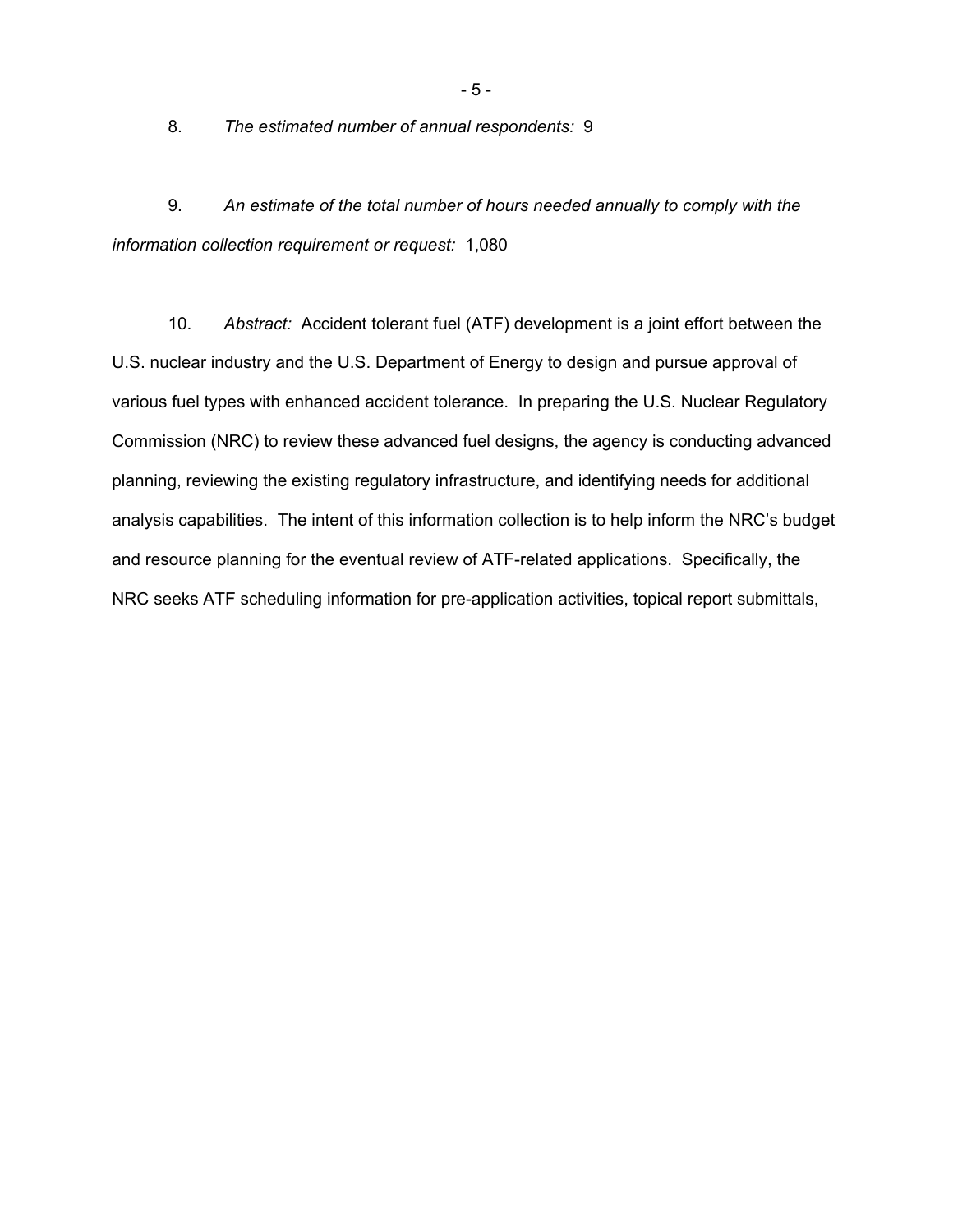and other licensing submittals from all respondents. This information will allow the NRC to better allocate its resources to support the activities leading up to and including the review of an ATF submittal. The proper allocation of resources promotes the efficient completion of the NRC's review responsibilities.

Dated at Rockville, Maryland, this 5th day of June 2019.

For the Nuclear Regulatory Commission.

/RA/

David C. Cullison, NRC Clearance Officer, Office of the Chief Information Officer.